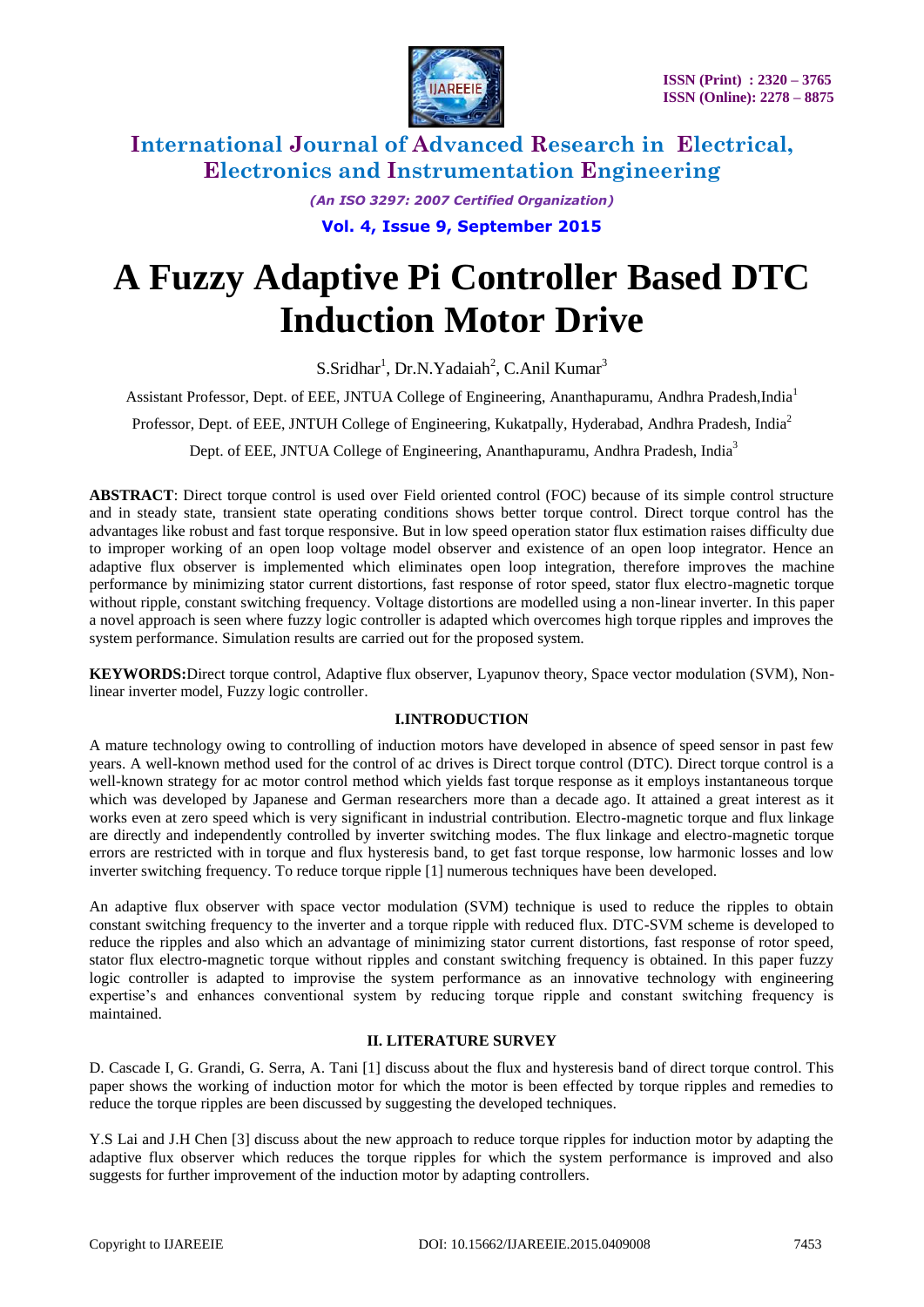

*(An ISO 3297: 2007 Certified Organization)*

### **Vol. 4, Issue 9, September 2015**

#### **III. MATHAMATICAL MODEL FOR ADAPTIVE FLUX OBSERVER (AFO)**

An adaptive flux observer (AFO) for speed estimation of sensor less induction motor drives is one of the methods based on machine model. The advantages are fast response of rotor speed, improving the machine performance by minimizing stator current distortions, stator flux electro-magnetic torque without ripple, eliminating open loop integration and constant switching frequency.

Basic flux observer: The mathematical equation of induction motor of stationary reference is given by

$$
\begin{bmatrix} \dot{I}_s^s \\ \dot{\lambda}_s^s \end{bmatrix} = \begin{bmatrix} P_{11} & P_{12} \\ P_{21} & P_{22} \end{bmatrix} \begin{bmatrix} I_s^s \\ \lambda_s^s \end{bmatrix} + \begin{bmatrix} Q_1 \\ Q_2 \end{bmatrix} [U_s^s] = PX + QU_s
$$
\n(1)

here  $P_{11}$ ,  $P_{12}$ ,  $P_{21}$ ,  $P_{22}$ ,  $Q_1$ ,  $Q_2$  are in appendix.

The system output is supposed where states are considered for the stator current and flux. Hence state observer is given by .

 $\widehat{\mathbf{X}}$  $S_S = \overline{P}\overline{X} + QU_s + G\overline{1}S - I_s$  $\vert$  (2)

here G is the gain matrix observer and values which are estimated are denoted by  $\hat{ }$ .

Lyapunov Theory: To make conclusions of a system about trajectories lyapunov theory is used. A lyapunovtheorm is given by a function

$$
V: R^n \to R
$$

Which satisfies the conditions depending on Vand  $\dot{V}$ , hence system trajectories satisfy some property and if such a function  $V$  exists it is called a lyapunov function.

Lyapunov theory based adaptive flux observer (AFO) for speed estimation: In the observer state equations rotor speed in speed sensor less drives are treated as un-known parameters. Estimation of states and un-known parameters are applied simultaneously using an adaptive technique. Lyapunov theory gives the adaptive technique equations where state estimation error is obtained by subtracting (1) from (2).

$$
\dot{\mathbf{e}} = [\mathbf{P} + \mathbf{G}\mathbf{C}]\mathbf{e} + \Delta \mathbf{P}\mathbf{X} \tag{3}
$$

here

 $e = X - \widehat{X}$ 

$$
\Delta P = P - \widehat{P} = \begin{bmatrix} -\Delta \omega_r & \frac{\Delta \omega_r}{\sigma L_s} J \\ 0 & 0 \end{bmatrix}
$$

A Lyapunov function will be

$$
V = e^{t}e + [\widehat{\omega}_{r} - \omega_{r}]^{2}/\lambda
$$
 (4)

here  $\lambda$  is a positive constant. Derivative of V w.r.t time is given by

$$
\frac{d}{dt}(V) = e^{t} \{ [P + GC]^{t} + [P + GC] \} + \widetilde{X}^{t} \Delta P^{t} e + e^{t} \Delta P \widetilde{X} - 2\Delta \omega_{r} \frac{d}{dt} \widehat{\omega}_{r} / \lambda
$$
\n(5)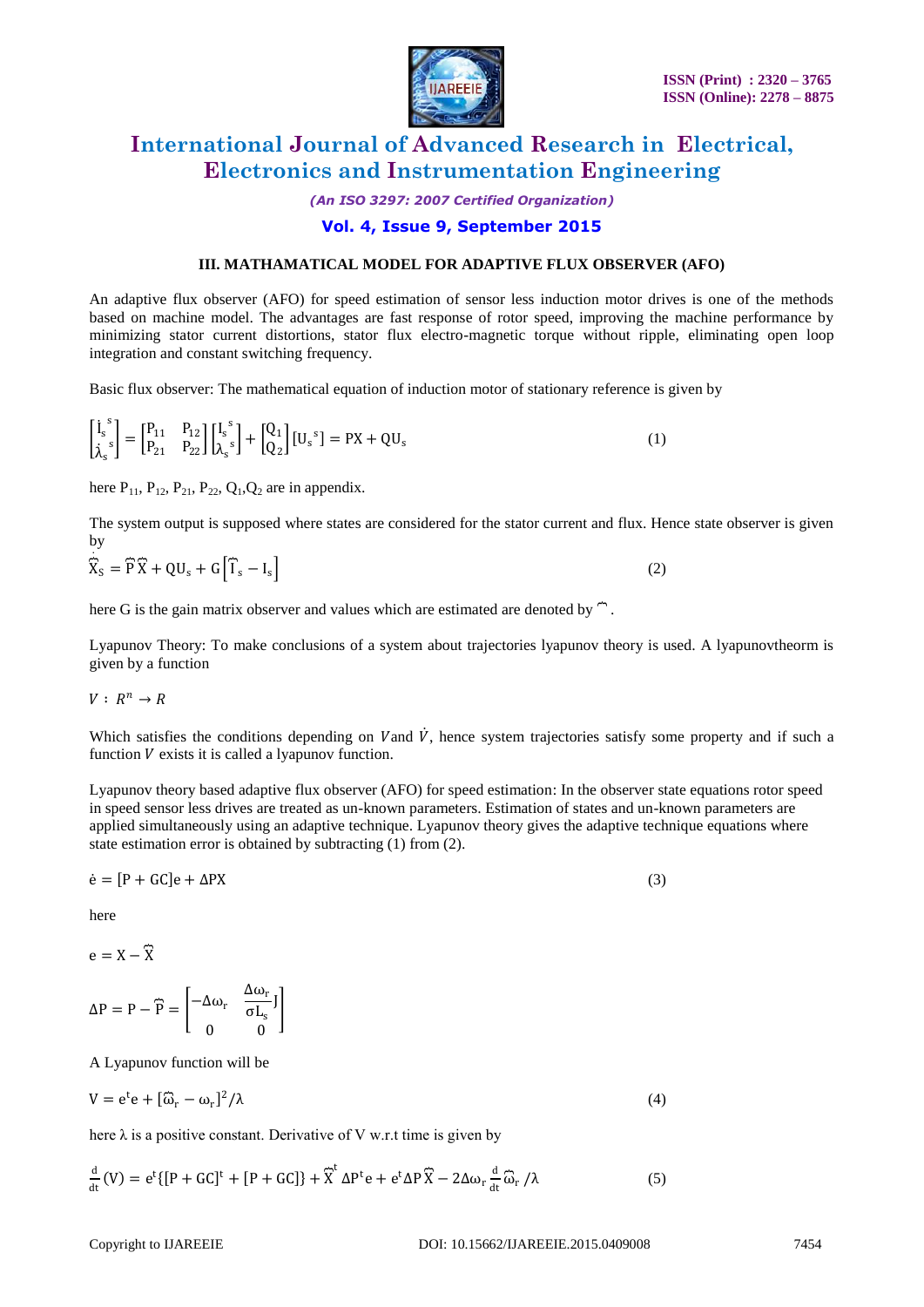

*(An ISO 3297: 2007 Certified Organization)*

### **Vol. 4, Issue 9, September 2015**

On equating last two terms in (5) an adaptive scheme is for speed estimating is obtained which is given by

$$
\widehat{\omega}_{r} = G_{\omega} \int \left[ \Delta I_{sd} \left( \lambda L_{r} \, \widehat{\phi}_{sq} - I_{sd} \right) - \Delta I_{sq} \left( \lambda L_{r} \, \widehat{\phi}_{sd} - I_{sd} \right) \right] dt \tag{6}
$$

here  $G_{\omega}$  is a positive constant.

Therefore according to lyapunov theory adaptive flux observer must have stable poles. On defining G values observer pole placement is achieved. By defining G values a new observer gain matrix is obtained which is given by

$$
G_1 = 2QI \tag{7}
$$

$$
G_2 = \sigma L_s QI \tag{8}
$$

where Q is negative gain constant gain matrix observer does not depend on rotor speed which gives stable operation over wide speed range.

By adding a simple mechanical model of the system the transient response of speed estimation can be improved. To estimate the load torque for speed estimation the derived term is

$$
\widehat{T}_{L} = -G_{r} \int \left[ \Delta I_{sd} \left( \lambda L_{r} \widehat{\varphi}_{sq} - \widehat{T}_{sq} \right) - \Delta I_{sq} \left( \lambda L_{r} \widehat{\varphi}_{sd} - I_{sd} \right) \right] dt
$$
\n(9)  
\n
$$
\widehat{\omega}_{r} = N_{p} / J \left( T_{e} - \widehat{T}_{L} \right) + G_{\omega} \int \left[ \Delta I_{sd} \left( \lambda L_{r} \widehat{\varphi}_{sd} - \widehat{T}_{sq} \right) - \Delta I_{sq} \left( \lambda L_{r} \widehat{\varphi}_{sd} - \widehat{T}_{sd} \right) \right] dt
$$
\n(10)

here  $\widehat{T}$  is estimate torque,  $\widehat{T}_L$  is estimated load torque and  $G_\omega$  is a positive gain. In both steady state and transient condition modified observer has an acceptable performance.

Adaptive flux observer (AFO) for stator resistance estimation: During system operation temperature variation is inevitable hence induction motor have resistance. To include stator resistance the adaptive scheme can be extended where rotor speed, stator resistance as un-known parameters gives the stable error equation as

$$
\dot{\mathbf{e}} = [\mathbf{P} + \mathbf{G}\mathbf{C}]\mathbf{e} + \Delta \mathbf{P} \mathbf{X} + \Delta \mathbf{P}^{\'} \mathbf{X} \tag{11}
$$

here

$$
\Delta P' = P - \widetilde{P}' = \begin{bmatrix} -\frac{\Delta R_s}{\sigma L_s} I & 0\\ -\Delta R_s I & 0 \end{bmatrix}
$$

Lyapunov function is given by

$$
V' = e^{t} e(\widehat{\omega}_{r} - \omega_{r})^{2} / \lambda + (\widehat{R}_{s} - R_{s})^{2} / \lambda'
$$
\n(12)

$$
V' = V + \left(\widehat{R}_s - R_s\right)^2 / \lambda' \tag{13}
$$

Time derivative of  $V'$  is given by

$$
\frac{d}{dt}(V') = \frac{d}{dt}(V) + \tilde{X}^{t} \Delta P'^{t} e + e^{t} \Delta P' \tilde{X} - 2\Delta R_{s} \frac{d}{dt} \tilde{R}_{s} / \lambda
$$
\n(14)

Equating last two terms in (14) stator resistance estimation is obtained for an adaptive scheme as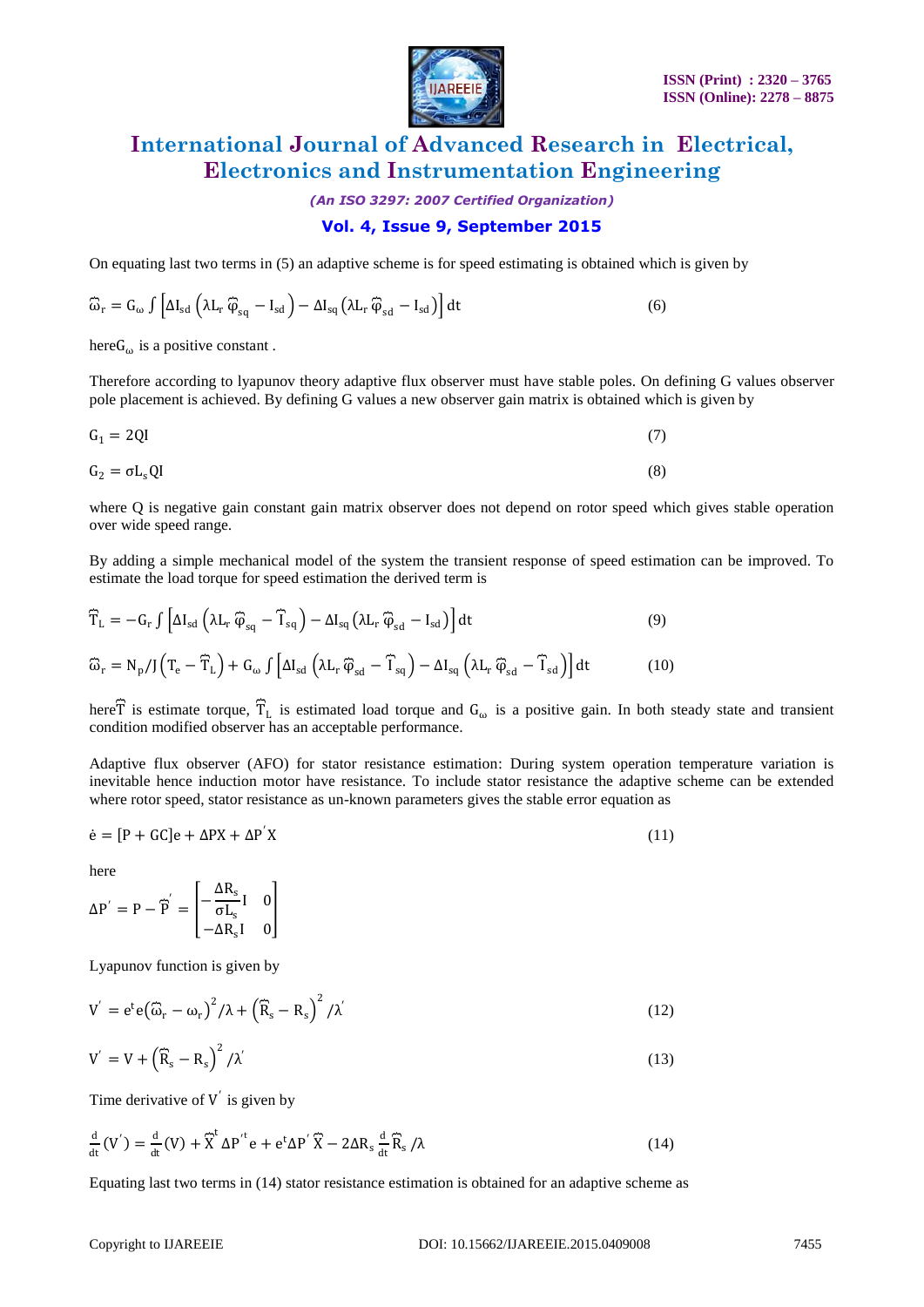

*(An ISO 3297: 2007 Certified Organization)*

#### **Vol. 4, Issue 9, September 2015**

$$
\widehat{R}_s = -G_R \int \left( \widehat{T}_{sx} e_{sx} + \widehat{T}_{sy} e_{sy} \right) dt \tag{15}
$$

here  $G_R$  is a positive constant..

Non-Linear Inverter: For each inverter leg in a three phase voltage source inverter, the switching commands are complimentary. A logic state  $C_i=(i-a,b,c)$  for each is defined as if  $C_i=1$  then the upper switch is turned on and the switch in lower side is turned off and if  $C_i=0$  then the switch in lower side is turned on and the upper switch is turned off. There will be eight different states since there are three independent legs, so eight different voltages [2] [3] [4]. Three phase inverter fed from a dc source is shown in fig1.

To study the developed direct torque control model performance an open loop torque control using MATLAB/Simulink is simulated. Errors are compared to generate the logic states  $S_T$  and  $S_{\psi}$ in hysteresis band. Three dimensional look up table from the instantaneous inverter switching voltage vector are obtained from three controlling signals. Conventional DTC scheme is implemented for simulation results. Two zero voltage vectors and six non zero voltage vectors are shown in fig 2. [5].



Space vector linkage for stator flux is given by

$$
\widehat{\mathbf{K}}_{\mathbf{s}} = \int (\mathbf{V}_{\mathbf{s}} - \mathbf{R}_{\mathbf{s}} \mathbf{I}_{\mathbf{s}}) \mathrm{d}t \tag{16}
$$

Stator ohmic drop is neglected, then we have

$$
\frac{dR_s}{dt} = V_s \tag{17}
$$

Hence in short interval time  $(\Delta t)$ 

$$
\Delta \mathbf{X}_s = \mathbf{V}_s * \Delta t \tag{18}
$$

Here $V_s$  is six pulse inverter voltage vector. Stator flux can be rotated quickly in any direction by applying appropriate non zero voltage vector and the flux rotation can be stopped by applying the zero voltage vector [6].



Fig 1 Three phase voltage inverter Fig 2d,q plane partition in six angular sectors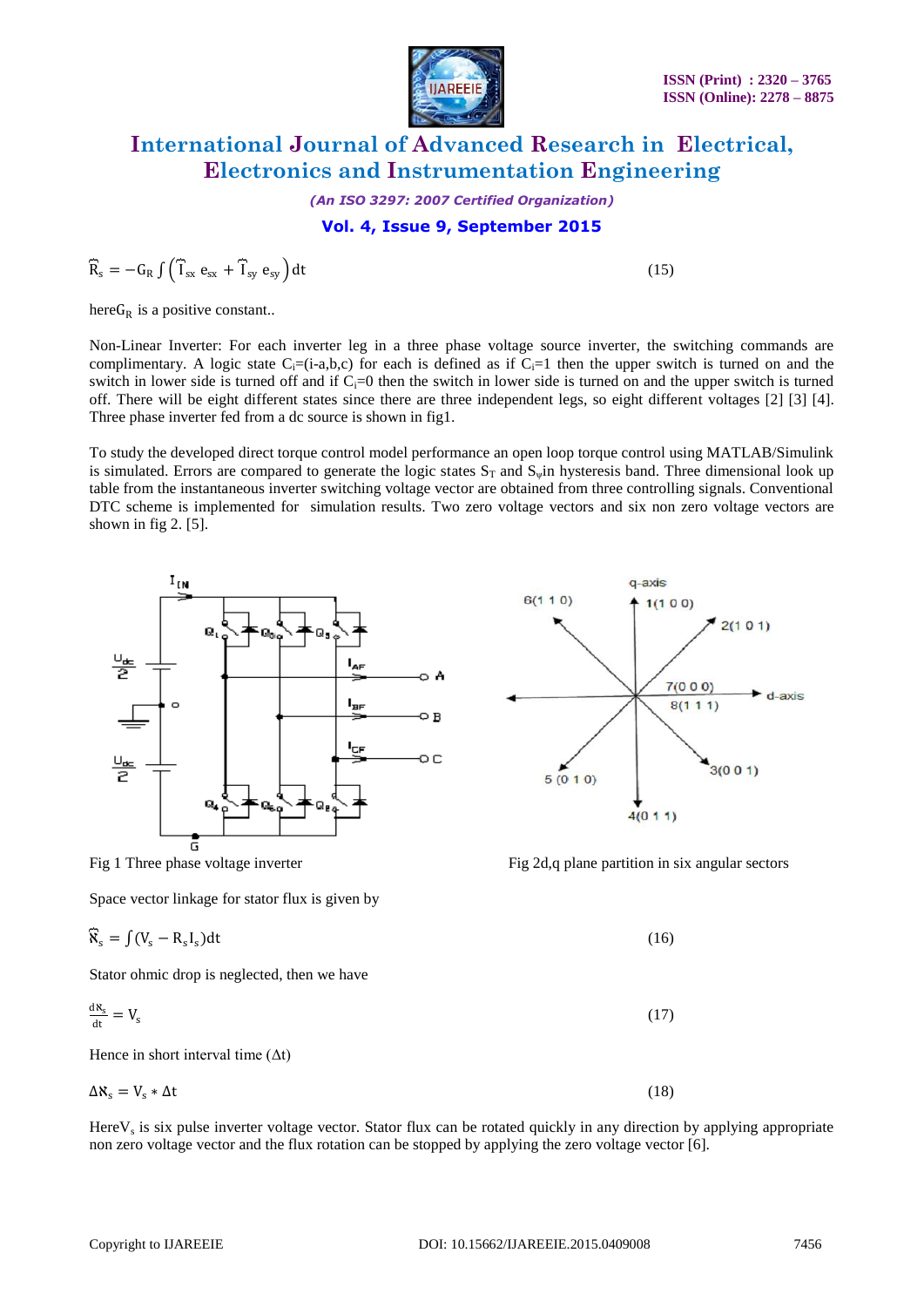

*(An ISO 3297: 2007 Certified Organization)*

#### **Vol. 4, Issue 9, September 2015**

#### **IV. DTC-SVM METHOD**

Steady state performance of DTC method is improved by DTC-SVM strategy. Two PI regulators receives the stator flux and torque errors in the control back. Command voltage generated by the regulators impress the desired voltage and receives command voltage to the motor. Stator flux magnitude is estimated as

| $\aleph_{\text{sd}} = \int (V_{\text{sd}} - R_{\text{s}} I_{\text{sd}}) dt$ | (19) |
|-----------------------------------------------------------------------------|------|
|                                                                             |      |

$$
\mathbf{X}_{\text{sq}} = \int (V_{\text{sq}} - R_{\text{s}} I_{\text{sq}}) dt
$$
 (20)

d-q axes flux and current components are computed to develop torque of motor. Calculation of torque component is given by

$$
T_e = \frac{3}{2} \left(\frac{P}{2}\right) \left[I_{sq} \mathbf{X}_{sd} - I_{sd} \mathbf{X}_{sq}\right]
$$
\n(21)

Torque and flux are constrained by hysteresis controller within its band, torque and flux value are controlled[7]. Stator flux position, torque and flux errors depend on appropriate selection of voltage vector. Reducing of torque and flux error depends on selection of voltage vector. DTC-SVM method is shown in fig3



Fig 3 Block diagram of Adaptive observer with DTC-SVM

#### **V. PROPOSED FUZZY LOGIC CONTROLLER (FLC)**

Fuzzy logic controller [8] based on linguistic control strategy is a control algorithm which tries to control a system without requiring mathematical model and tries to account how to control a system with human knowledge.



Fig 4 Fuzzy logic controller

Fuzzy Logic Controller Design: Universe of discourse is required for a fuzzy logic controller design[9]. Overlap of membership functions with each other should not be taken to avoid this continuity to minor changes in inputs. The zero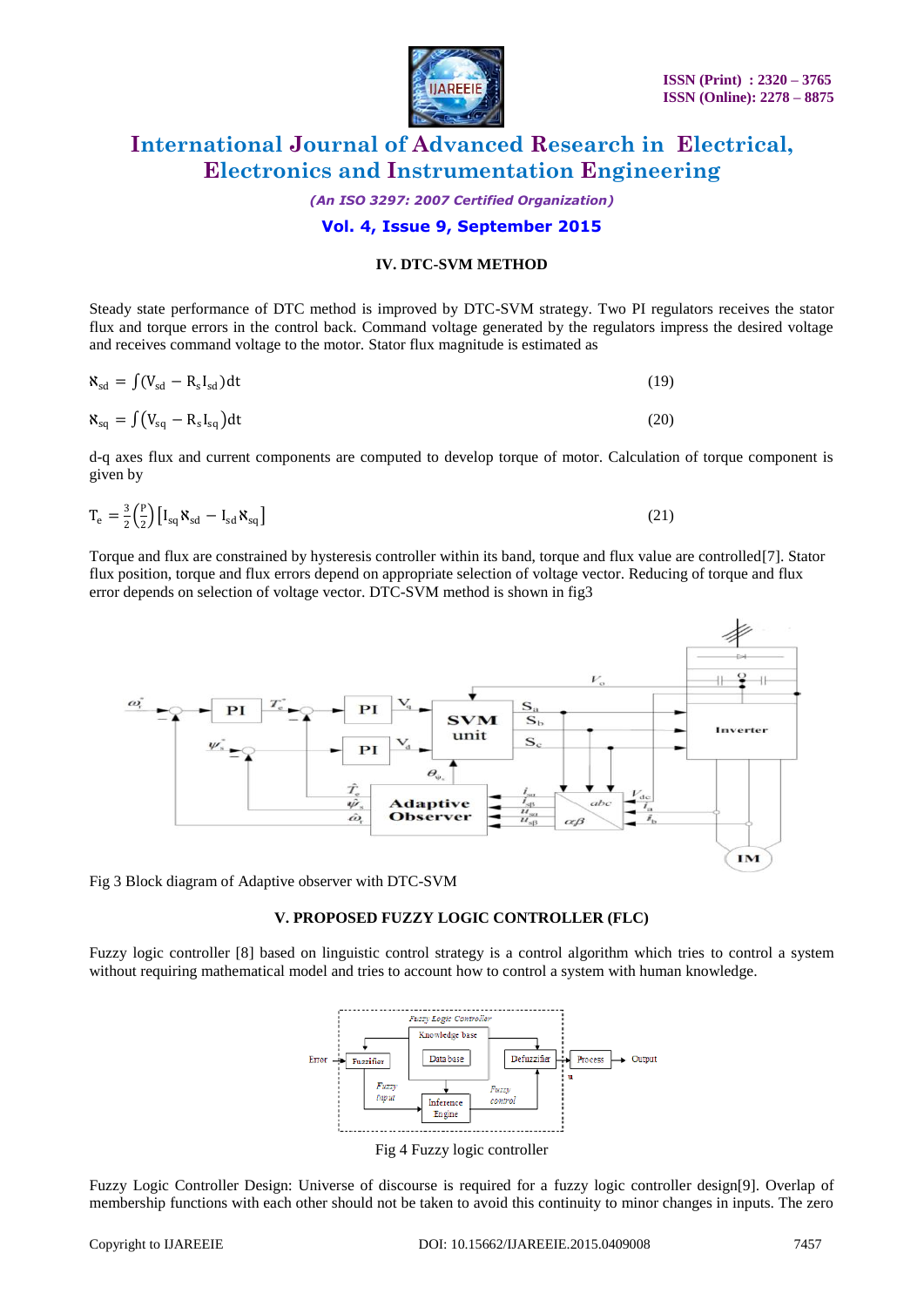

P-I

p.

# **International Journal of Advanced Research in Electrical, Electronics and Instrumentation Engineering**

*(An ISO 3297: 2007 Certified Organization)*

### **Vol. 4, Issue 9, September 2015**

region membership functions should be narrow to achieve finer control. Faster response to the system is achieved by wider membership functions away from zero region. Adjustment of membership created after appropriate membership functions which defines behaviour of system.

NШ

 $0.5$ 





ż

 $N-1$ 





Fig 7 Membership functions of output

#### **VI.SIMULATION MODELS AND RESULTS**





Fig 8Matlab design of adaptive flux observer Fig 9Matlab design of fuzzy adaptive flux observer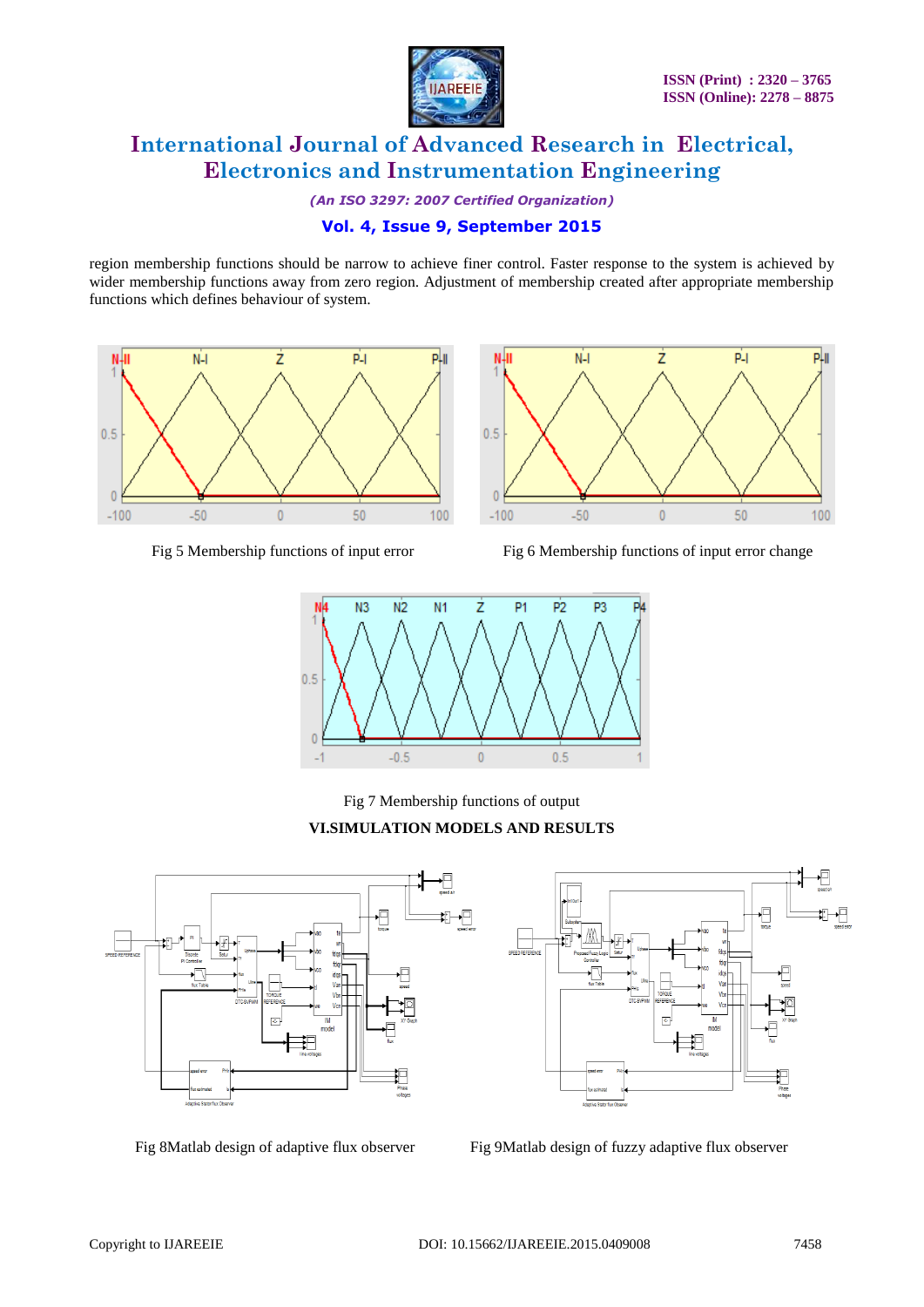

*(An ISO 3297: 2007 Certified Organization)*

### **Vol. 4, Issue 9, September 2015**



 $time(s)$  time $(s)$ 

Fig 10 Actual and estimated speed of DTC-SVM and Fuzzy DTC-SVM at 3(rad/s)

From fig 10 at low speed i.e 3rad/s we can clearly see the reduction of ripples in actual and estimated speed curve of Fuzzy DTC-SVM as the fuzzy logic controller controls the torque ripples by reducing them which improves the system performance as it smoothens the speed curves from torque ripples.



Fig 11 Speed estimation error of DTC-SVM and Fuzzy DTC-SVM at 3(rad/s)

From fig 11 at low speed i.e 3rad/s reduction of ripples is seen in speed estimation curve of Fuzzy DTC-SVM as the fuzzy logic controller controls the torque ripples by reducing them which improves the system performance as it smoothens the speed curves from torque ripples.



Fig 12 Actual and estimated speed of DTC-SVM and Fuzzy DTC-SVM at 4(rad/s) during speed reversal

Fig 12 at low speed i.e 4rad/s reduction of ripples is seen in in actual and estimated speed curve of Fuzzy DTC-SVM during speed reversal as the fuzzy logic controller minimizes the torque ripples which improves the system performance.